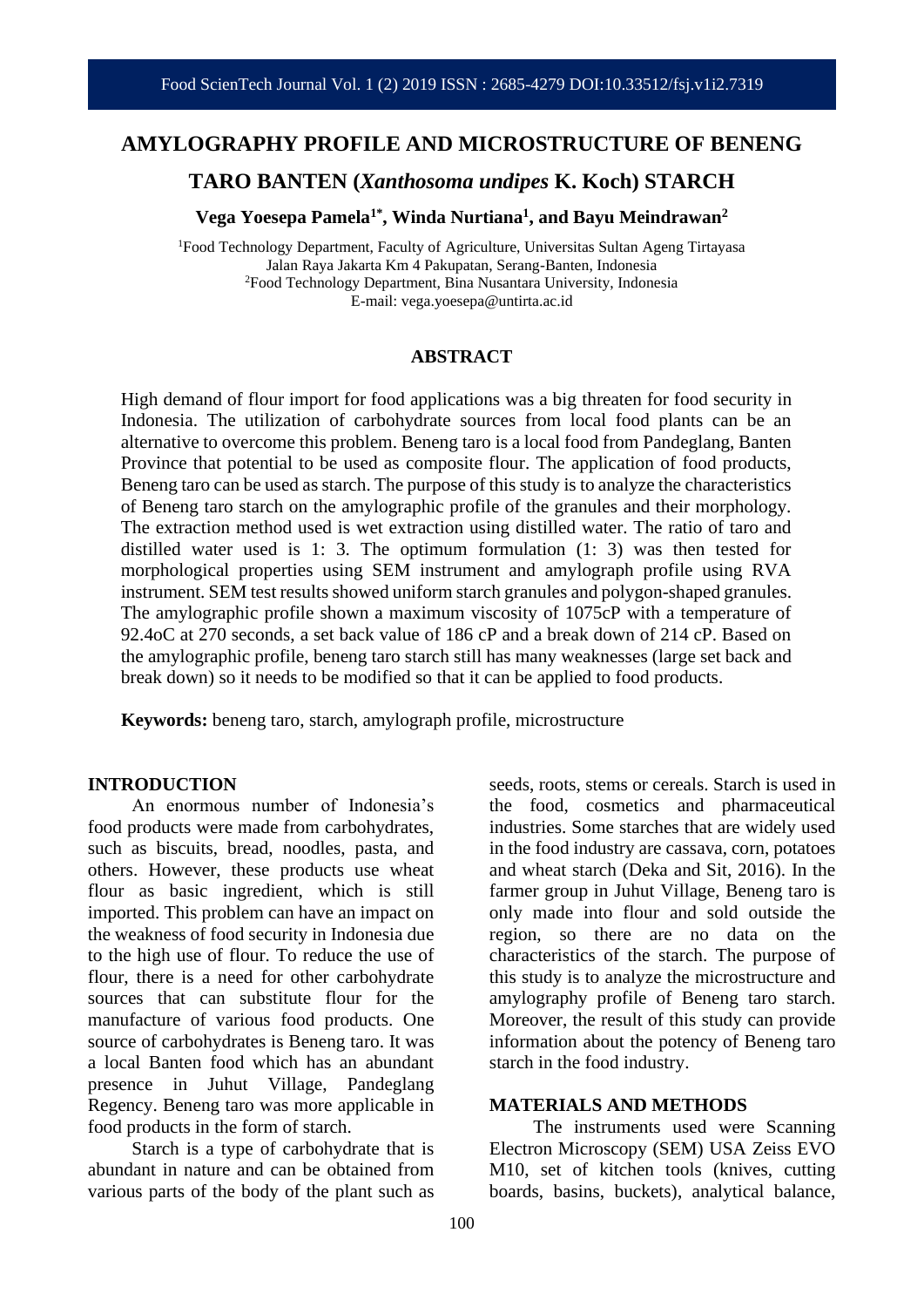## *Pamela, VY , et al.*

strainer, blender, baking pan, and oven for extracting and drying starch, oven, furnace, cup, desiccator, soxhlet, kjeldahl apparatus, UV-Vis spectrophotometer (Perkin Elmer), HPLC UV-Vis (Agilent), chromameter (Minolta CR-300), Rapid Visco Analyzer (Perten).

The main materials used in this study were Beneng taro obtained from Juhut Village, Karang Tanjung District, Pandeglang Regency, Banten Province, NaCl salt, aquades, hexane, H2SO4 (merck), HgO (merck), NaOH (merck), H3BO3 (Sigma Aldrich), HCl (merck), aquabidest, phenolphtalein (Sigma Aldrich), ethanol 95%, amylose (Sigma Aldrich), acetic acid (merck), iodine (merck), and sodium oxalate (sigma Aldrich).

# **Methods**

## **Beneng Taro Starch Extraction**

The process carried out is to observe the diameter, length, weight, skin color, and tuber color of Beneng taro The next step is the extraction of Beneng taro starch begins with washing, sorting, stripping, slicing, soaking in 1% NaCl salt solution, crushing with water for 5 minutes, filtering, settling for 24 hours, starch, and water separation, drying at 50oC for 24 hours, and size reduction. This extraction process was carried out in five attempts and two repetitions. The ratio of talas and water used for extraction is 1:1, 1:2, 1:3, 1:4, 1:5.

# **Morphology Characteristic**

Morphological structure was analyze using Scanning Electron Microscopy (SEM) Zeis EVO MA 10 instrument. A sample was cut 2mm x 2mm size and set on bronze visualization cross by double side tape. The sample surface was coated using thin gold layer. The sputter time and current were set on 60 s and 20 mA, respectively. Sample was inserted into SEM instrument and the surface picture was taken using SE (Secondary Electron) detector with working distance (WD) and electron high tension (EHT) voltage were 8.5 mm and 16.0 kV, respectively.

## **Functional Characteristic**

*Food ScienTech Journal Vol. 1 (2) 2019* 101 Sample suspensions were prepared by mixing 3 g starch (dry basis) and water into total weight of 28.0 g. The suspensions were equilibrated at 50oC for 1 minute, then heated from 50 to 95oC at 6oC/min. A holding period at 95oc was conducted before cooling from 95

to 50 at 6oC/min and another holding phase at 50 for 2 minutes. The RVA pasting parameters which consisted of pasting temperature, peak viscosity, breakdown, final viscosity, and setback were computer recorded and reported. Determination of the best treatment based on the highest yield of starch. Data from Nurtiana, *et al* (2019) are used as the basis for determining the best treatment.

## **RESULTS AND DISCUSSION Morphological characteristic**

The morphological result of Beneng taro starch can be seen in Figure 1.



Figure 1. SEM results for beneng taro starch microstructure observation (magnification 2000 times)

Scanning Electron Microscopy results on Beneng Taro Starch showed the form of polygon starch granules. These results are similar to the study of Tattiyakul et al. 2006. Other studies even showed a round starch granule (Kartikasari *et al*, 2016) and irregular (Zeng *et al*, 2014). Starch granules have a variety of shapes and can be used to identify carbohydrate sources because each source has a different shape.The size of the granules on the Beneng Taro Starch is still relatively large because it has not been modified. In general, starch modification treatment can make starch granules smaller than pure starch granules.

Types of starch granules from various botanical sources vary both in terms of size (diameter ranging from about 0.1 to 200 mm), morphology (ellipsoidal, oval, round, polygonal, elongated, irregular, lenticular, and disk), size distribution (uni, bi-, or polymodal), and events in amyloplast (individually or as compounds) (Schimer *et al*, 2014).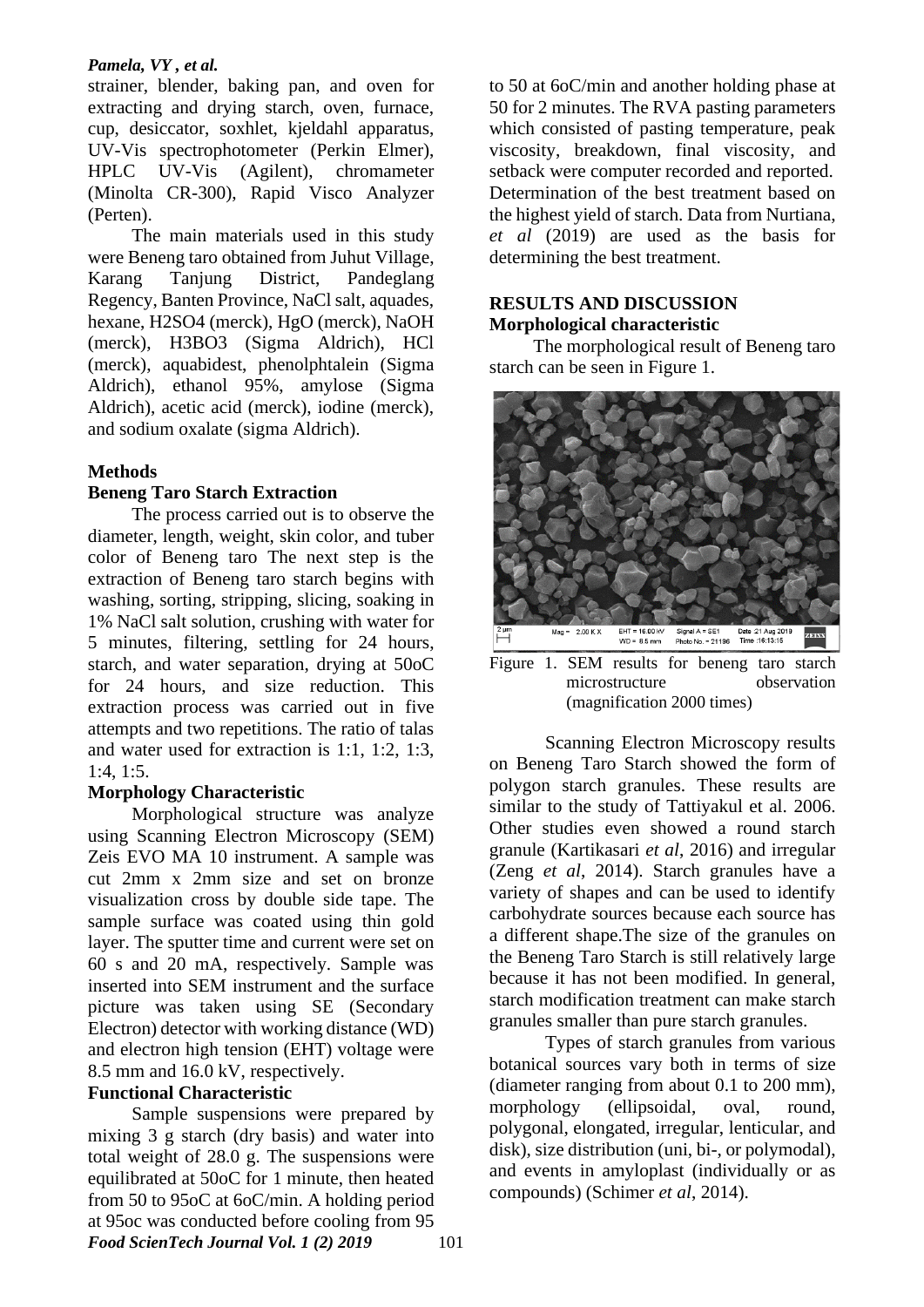## **Amylography Profile**

Amylography profile of Beneng taro starch can be analyzed in various ways and can be adapted to the available instruments. Information obtained from the starch amylographic profile is a characteristic of starch paste, including pasting temperature and peak time, minimum viscosity (trough), maximum viscosity (peak), breakdown

viscosity, setback viscosity, and final viscosity. These properties can be measured using Rapid Visco Analyzer (RVA) instrument. Measurement using the RVA instrument requires shorter testing time and a smaller number of samples compared to the Brabender Viscograph (Melissa, 2018). The results of RVA analysis on Beneng taro starch can be seen in Figure 2.



Figure 2. Amylographic profile of beneng taro starch

The results of the Rapid Visco Analyzer on the Beneng taro starch showed a hightemperature gelatinization of 81.9oC, meaning that it needed a temperature high enough for the starch to start gelatinization. The initial temperature of gelatinization or pasting temperature (PT) is the temperature at which viscosity begins to form and indicates starch begins to absorb water (Fetriyuna et al, 2016). The temperature of starch gelatinization is the temperature at which the starch forms a gel completely becomes transparent.

Gelatinization is the process of breaking bonds between starch molecules in the presence of water and heat and allows starch molecules to bind more water. The presence of water penetration will increase between randomness in the structure of starch. The stronger the bonds between starch molecules, the higher the amount of heat needed to break

bonds between molecules so that the higher the gel temperature (Singh-Sodhi and Singh, 2005). The temperature and time of starch gelatinization are influenced by the amylopectin structure, starch composition, granular architecture (Imaningsih, 2012) and amylose content (Murtiningrum et al, 2012). Temperature gelatinization of Banten taro starch higher than sweet potato starch 66,92oC (Irhami et al, 2019); taro flour starch 69oC, corn starch 62-72oC, cassava starch 68-78oC and rice starch 52-64oC (Aryanti et al, 2017).

Besides the gelatinization temperature, other information that can be seen from Figure 2 is maximum viscosity. The maximum viscosity or peak viscosity (PV) value of Beneng Taro Starch is quite small, which is 1075 cP. This result was contrary to the results of research conducted by Fetriyuna et al (2016), that peak viscosity on the taro beneng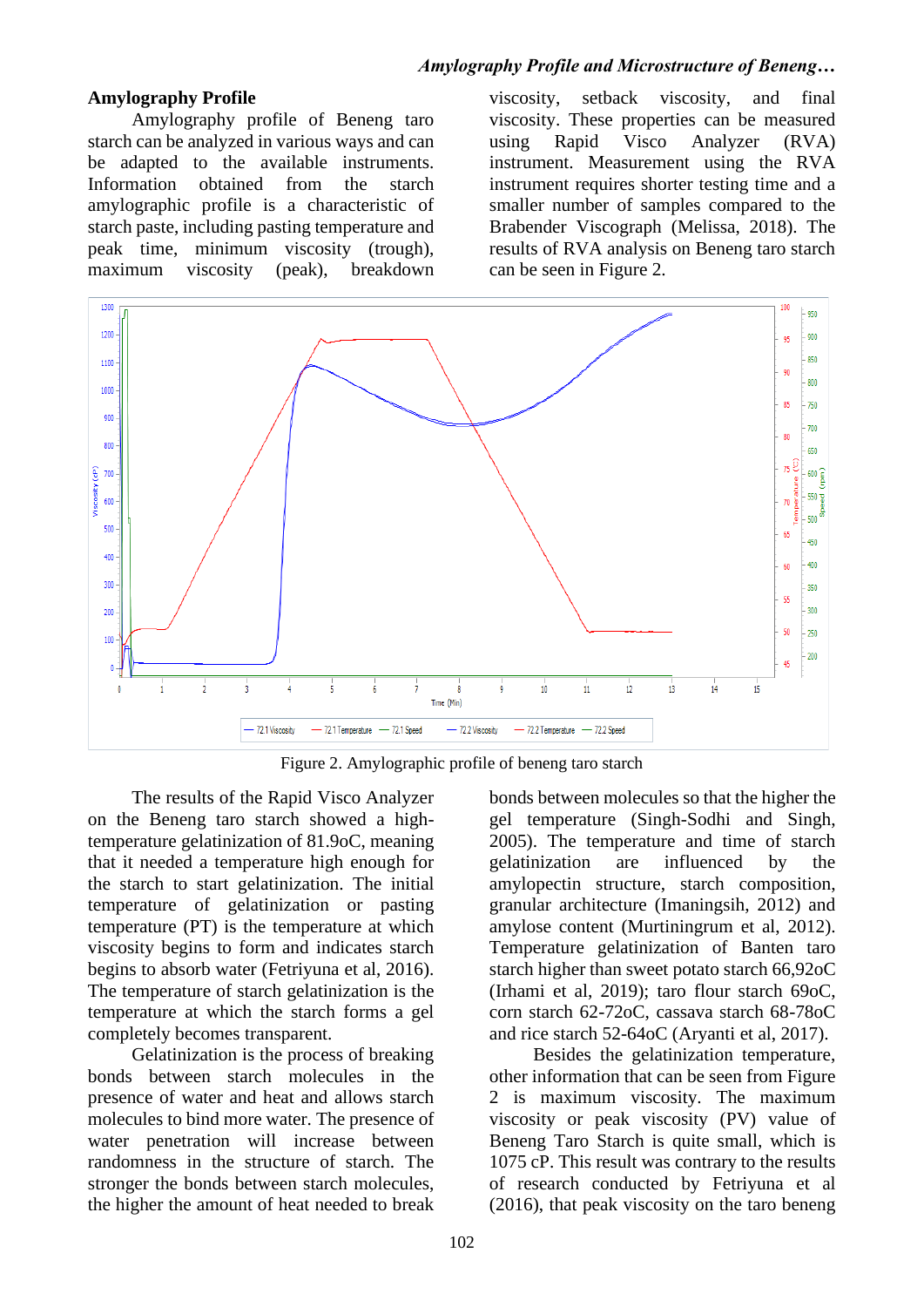### *Pamela, VY , et al.*

starch is 3899,5 cP. The high peak viscosity on taro is due to an increase in the viscosity of the paste due to the distillation of starch granules,

especially amylose. Amylose content in Beneng Taro Starch is quite high at 28.91% (Nurtiana *et al,* 2019).

| <b>RVA</b> parameters                     | <b>Replication</b> |      |         |
|-------------------------------------------|--------------------|------|---------|
|                                           | L                  | 2    | Average |
| PT: temperature $(^{\circ}C)$ at 20cp     | 81.8               | 82.1 | 81.9    |
| Pt: time $(s)$ at $20cP$                  | 217                | 218  | 218     |
| Peak viscosity (cP) PV                    | 1077               | 1073 | 1075    |
| Temp. at peak viscosity $(^{\circ}C)$ PVT | 92.1               | 92.8 | 92.4    |
| time at peak viscosity (s) PVt            | 268                | 272  | 270     |
| Hot paste Peak viscosity (cP) HPV         | 858                | 865  | 862     |
| Temp HPV (°C) HPVT                        | 86.6               | 84.9 | 85.7    |
| Cold paste viscosity (cP) CPV             | 1257               | 1264 | 1261    |
| Cooking ability (s) CA                    | 51                 | 54   | 52      |
| Viscosity beginning plateau (cP) VBP      | 1067               | 1065 | 1066    |
| Viscosity end plateau (cP) VEP            | 883                | 889  | 886     |
| Breakdown (cP) BD                         | 219                | 208  | 214     |
| Setback (cP) SB                           | 180                | 191  | 186     |
| Consistency $(cP)$ CS                     | 399                | 399  | 399     |

Table 1. RVA results of beneng taro starch

Maximum viscosity is the viscosity of the paste produced during heating. Increased absorption of starch granules by heat will increase the viscosity of the paste so that at maximum viscosity perfect gelatinization occurs. The greater the ability to expand starch granules, the higher the viscosity of the paste and eventually will decrease again after the rupture of starch granules (Swinkles, 1985). Starches that have high water absorption ability will also experience high swelling which will result in high viscosity of the peak of the paste. Excessive swelling of the starch granules will be followed by the decay of amylose molecules from the granules as a result of its inability to withstand pressure (Wulandari, 2010).

*Food ScienTech Journal Vol. 1 (2) 2019* 103 After achieving maximum viscosity, if the heating process in RVA is continued at a higher temperature, the starch granules will be brittle, break apart and cut to form polymers, aggregates and their viscosity decreases due to amylose leaching. The decrease occurred at a heating temperature of 95<sup>o</sup>C suspension which was maintained for 10 minutes. The value of viscosity reduction that occurs in these conditions is called viscosity breakdown. The score breakdown of Beneng Taro Starch is

quite high at 214 cP, it shows the characteristics of starch that is less heat resistant.

Breakdown or decrease in viscosity during heating shows the stability of the starch paste during heating, where the lower breakdown value, the paste formed will be more stable to heat (Rostianti et al, 2018). According to Eliason (2004) breakdown is an important factor that has an influence on the application of starch in food products. When starch granules swell and experience heat and shear, starch undergoes fragmentation and results in a reduction in viscosity which indicates starch breakdown. A high breakdown value is undesirable because it causes low viscosity also results in cohesive properties in a starch paste.

After heating to 95<sup>o</sup>C and held for 10 minutes, the starch paste is cooled. When cooled, the viscosity of the starch paste increases again. The setback value of viscosity is obtained by calculating the difference between the viscosity of the starch paste at  $50^{\circ}$ C and the maximum viscosity that has been reached upon heating. The set back value in this study was also high, 186 cP. This is caused by the tendency of retrogradation in starch